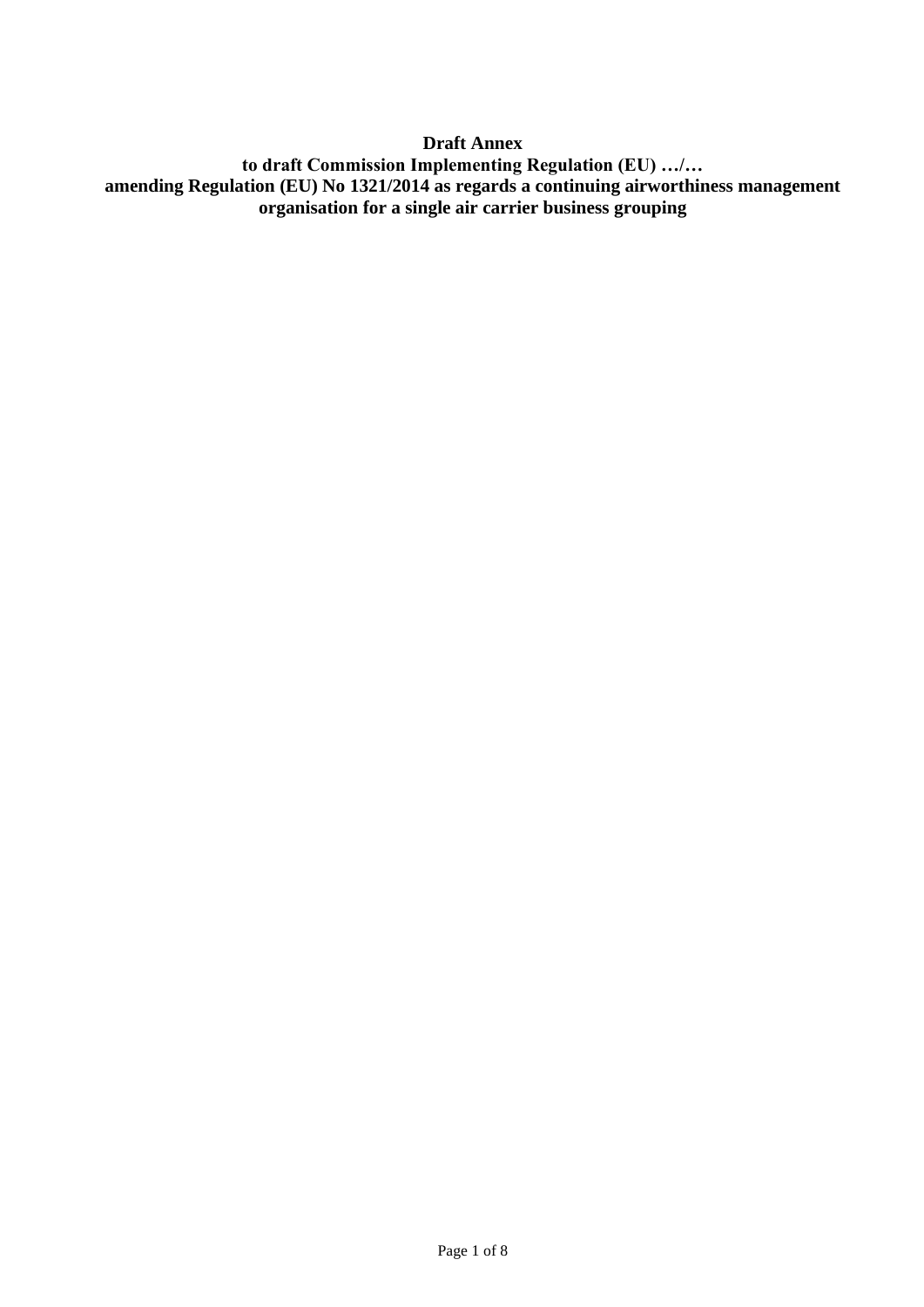## *ANNEX I*

### Annex I (Part-M) to Commission Regulation (EU) No 1321/2014 is amended as follows:

- (1) in point M.A.201, a new point (ea) is added:
	- '(ea) By derogation to point (e)(2), at least two operators forming part of a single air carrier business grouping may use the same CAMO to manage the continuing airworthiness of all the aircraft they operate, provided that all of the following requirements are met:
		- (1) the CAMO is approved in accordance with Annex Vc (Part-CAMO) for the aircraft to be managed;
		- (2) the CAMO forms part of the same air carrier business grouping as the operators concerned;
		- (3) a contract is established in accordance with Appendix I to this Annex between the CAMO and the AOC holder not itself approved as a CAMO;
		- (4) the CAMO has its principal place of business in the territory to which the Treaties apply;
		- (5) the individual management systems of the organisations concluding a contract are harmonised with each other.';
- (2) Appendix I is amended as follows:
	- (i) point 4 is replaced by the following:
		- '4 It shall state the following:

"The owner or operator entrusts the CAMO or CAO with the management of the continuing airworthiness of the aircraft, including but not limited to the development of an AMP that shall be approved by the competent authority as detailed in point M.1 and the organisation of the maintenance of the aircraft according to said AMP.

According to the present contract, both signatories undertake to follow the respective obligations of this contract.

The owner or operator declares to the best of their knowledge that all the information given to the CAMO or CAO concerning the continuing airworthiness of the aircraft is and will continue to be accurate, and that the aircraft will not be repaired or modified without prior agreement of the CAMO or CAO.

In case of any non-conformity with this contract, by either of the signatories, the CAMO or CAO and the owner or operator shall assess if it impacts the continuation of the contract and shall inform the competent authority(ies) of such organisations. The assessment carried out by the organisations shall consider the safety significance of the non-conformity and if it is of repetitive nature. If either of the signatories concludes after this assessment that they cannot fulfil their responsibilities due to their own limitations or due to the failures of the signatory, the contract shall be cancelled and the competent authority(ies) of the organisations shall be informed immediately. In such a case, the owner or operator will retain full responsibility for every task linked to the continuing airworthiness of the aircraft, and the owner or operator will inform the competent authorities of the Member State of registry within 2 weeks about such non-conformity with the contract. In the case of contract concluded in accordance with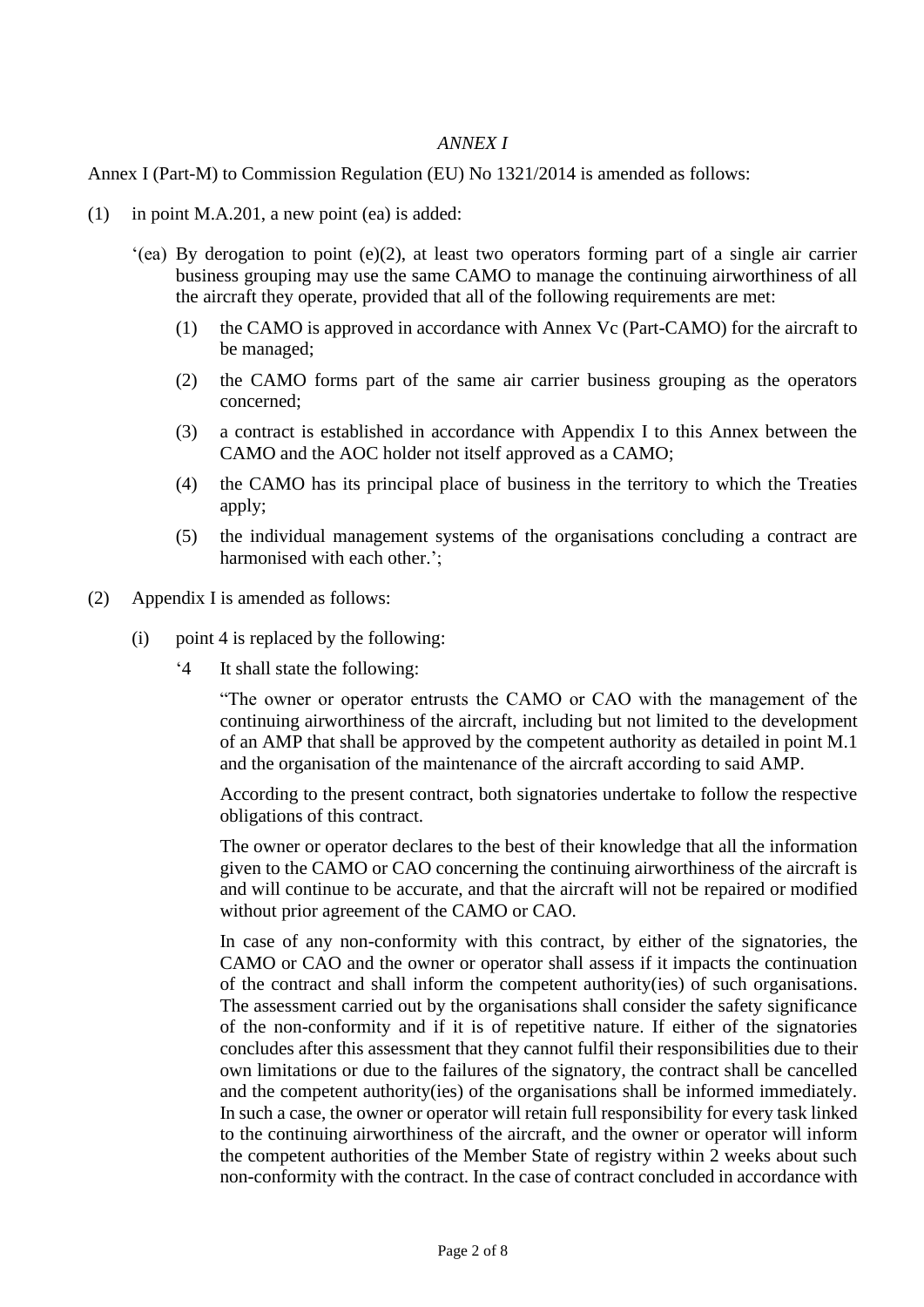M.A.201(ea), the competent authority of the Member State of registry shall be informed immediately." ';

(ii) the introductory sentence of point 5 is replaced by the following:

'When an owner or operator contracts a CAMO or a CAO in accordance with point M.A.201, the contract shall specify the obligations of each party as follows:'

- (iii) in point 5.1, point (e) of point (2) is replaced by:
	- 'e. establish and order the necessary maintenance to ensure an appropriate bridging with the former aircraft maintenance programme;';
- (iv) in point 5.1, point (i) of point (2) is replaced by:
	- 'i. coordinate the accomplishment of scheduled maintenance, including inspection of components, replacement of life-limited parts and the accomplishment of any applicable AD, and ensure compliance with operational requirements having a continuing airworthiness impact, continuing airworthiness requirements established by the Agency and measures required by the competent authority in immediate reaction to a safety problem;';
- (v) in point 5.1, points (j), (k) and (l) of point (2) are replaced by:
	- 'j. inform the owner or operator each time the aircraft is to be brought to an approved maintenance organisation;
	- k. manage and archive the aircraft continuing airworthiness records;
	- l. coordinate with the operator or owner on any request to the relevant competent authority for any deviation from the aircraft maintenance programme;'
- (vi) in point 5.1, a new point (m) is added to point (2) as follows:
	- 'm. support the operator or pilot-owner as regards the aircraft continuing airworthiness when they conduct maintenance check flights.';
- (vii) in point 5.2, points  $(13)$ ,  $(14)$  and  $(15)$  are added as follows:
	- '13. ensure compliance with the approved maintenance programme and coordinate with the CAMO or CAO on any request to the relevant competent authority for any one-time extension to a maintenance programme interval;
	- 14. inform the CAMO or CAO of any non-compliance with operational requirements that may affect the continuing airworthiness of the aircraft;
	- 15. inform the CAMO or CAO of any operational requirement (e.g. specific approvals) necessary to be fulfilled in order to maintain the aircraft in the required configuration.';
- (viii) a new point 7 is added as follows:
	- '7. Additional requirements in the case of applying M.A.201(ea)

In addition to the above-listed requirements and obligations in 5.1 and 5.2, when a contract between the CAMO and the operator is concluded in accordance with M.A.201(ea), the continuing airworthiness management contract shall also comply with the requirements of 7.1 to 7.3 below.

Before the contract is signed, the operator shall assess the CAMO to ensure that the CAMO has the capability and capacity to comply with the contract.

7.1. Eligibility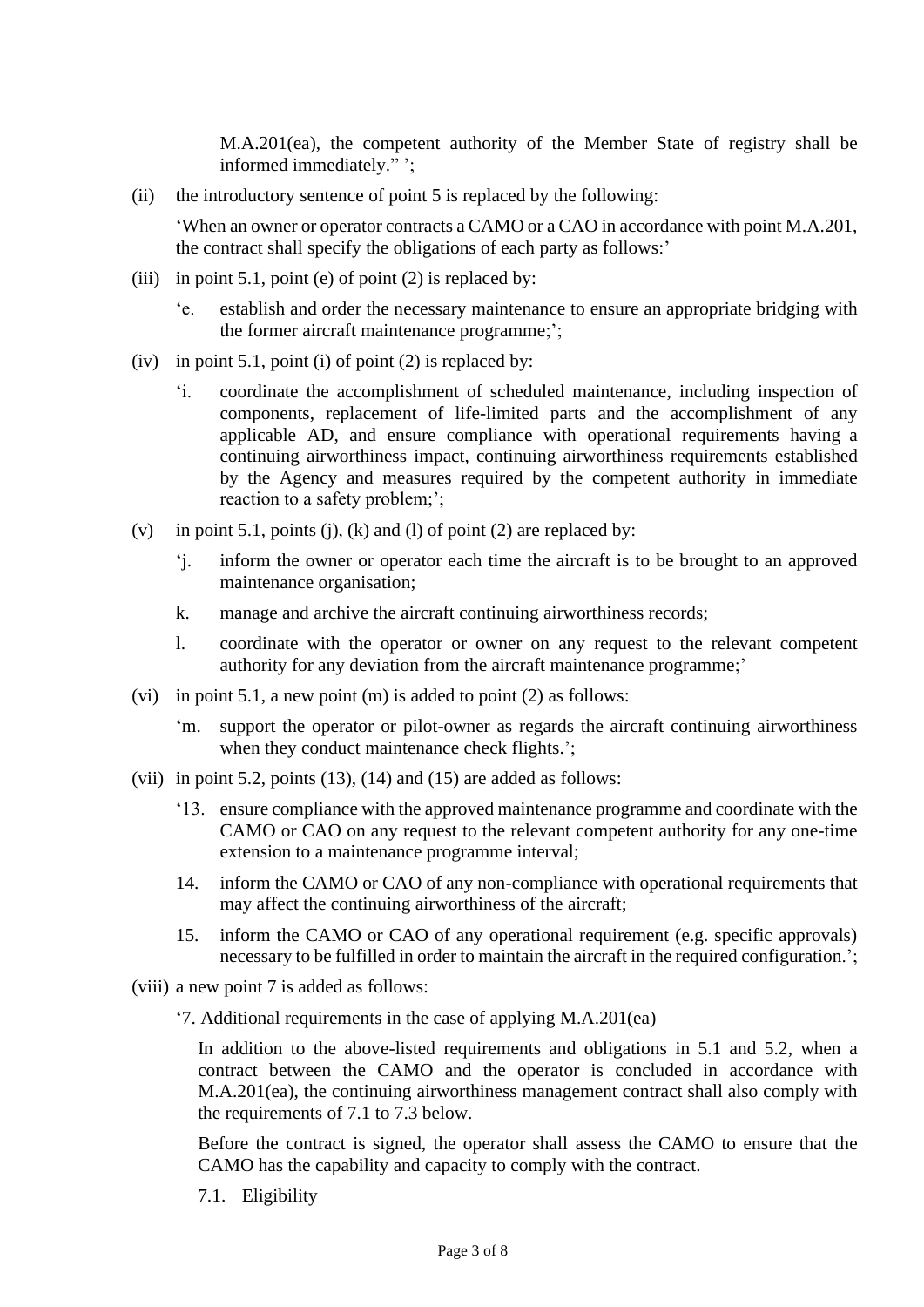The continuing airworthiness contract in accordance with M.A.201(ea) shall only be concluded if the air carrier concerned is licensed in accordance with Regulation (EC) No 1008/2008 and the CAMO forms part of the same air carrier business grouping. The continuing airworthiness management contract shall contain a clear description of how the conditions described in M.A.201(ea) are met. It shall in particular describe how the individual management systems of the organisations are harmonised between each other.

7.2. Additional obligations of the CAMO

- 1. become knowledgeable about the operator's procedure related to the monitoring of the contract;
- 2. obtain the agreement from the operator before subcontracting continuing airworthiness tasks;
- 3. inform immediately the competent authority of the Member State of registry whenever the aircraft is not presented to the approved maintenance organisation by the operator as requested by the CAMO, when the present contract is not respected or when the contract is denounced by either party;
- 4. provide training for the operator's staff to ensure that they have an understanding of the CAMO's:
	- (a) policies and procedures, responsibilities, obligations, duties and areas of interface;
	- (b) lines of communication (e.g. aircraft records, exchange of accurate airworthiness information in a timely manner including outside of normal working hours);
	- (c) procedures pertaining specifically to the CAMO such as customised software utilisation, reliability monitoring, use of the aircraft technical log system, and interoperability provisions.
- 7.3 Additional obligations of the operator
	- 1. develop interface procedures with the CAMO to address the issue and renewal of the airworthiness review certificate;
	- 2. in case of unexpected maintenance needs in locations where no maintenance organisation approved in accordance with Annex II (Part-145) to this Regulation is contracted, inform immediately the CAMO;
	- 3. inform immediately the competent authority of the Member State of registry whenever the contract is denounced by either party;
	- 4. provide training for the CAMO staff in order to ensure that they have an understanding of the operator's:
		- (a) policies and procedures, responsibilities, obligations, duties and areas of interface;
		- (b) lines of communication;
		- (c) procedures pertaining specifically to the operator such as operational procedures, customised software utilisation, use of the aircraft technical log system, and interoperability provisions.'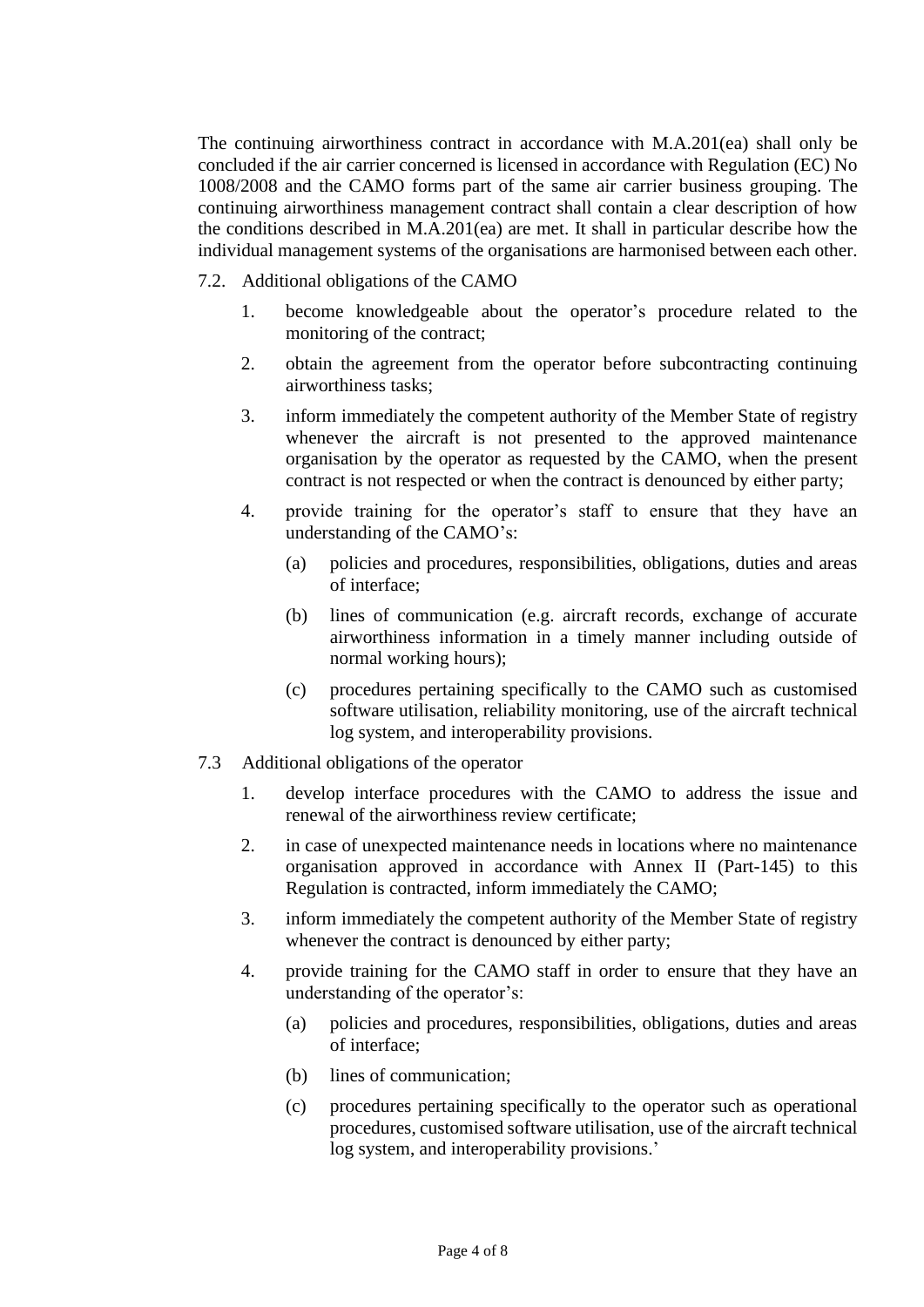# *ANNEX II*

Annex Vc (Part-CAMO) to Commission Regulation (EU) No 1321/2014 is amended as follows:

(1) point CAMO.A.105 is replaced by the following:

## '**CAMO.A.105 Competent authority**

For the purpose of this Annex, the competent authority shall be:

- (1) for organisations having their principal place of business in a territory for which a Member State is responsible under the Chicago Convention, one of the following:
	- (a) the authority designated by that Member State where that organisation's principal place of business is located, if the approval is not included in an air operator certificate or if the CAMO is contracted in accordance with M.A.201(ea);
	- (b) the authority designated by the Member State of the operator, if the approval is included in an air operator certificate;
	- (c) the authority designated by a Member State other than (a) or (b), if the responsibility has been reallocated to that Member State in accordance with Article 64 of Regulation (EU) 2018/1139;
	- (d) the Agency if the responsibility has been reallocated to the Agency in accordance with Articles 64 or 65 of Regulation (EU) 2018/1139;
- (2) the Agency if the organisation's principal place of business is located outside a territory for which a Member State is responsible under the Chicago Convention.';
- (2) point (b) of point CAMO.A.125 is replaced by the following:
- '(b) Notwithstanding point (a), for air carriers licensed in accordance with Regulation (EC) No 1008/2008, the approval shall be part of the air operator certificate issued by the competent authority for the aircraft operated except when, in accordance with M.A.201(ea), the CAMO is contracted by operators forming part of a single air carrier business grouping.';
- (3) point (2) of point (d) of CAMO.A.125 is replaced by the following:
- '(2) manage the continuing airworthiness of aircraft used by air carriers licensed in accordance with Regulation (EC) No 1008/2008, when listed both on its certificate and on the air operator certificate or when M.A.201(ea) applies;';
- (4) point (c) of point CAMO.A.135 is replaced by the following and point (d) is added:
- '(c) Notwithstanding point (b), when the CAMO is contracted by operators forming part of a single air carrier business grouping in accordance with M.A.201(ea), the termination, suspension or revocation of the air operator certificate does not automatically invalidate the CAMO's certificate. In this case, the contract in accordance with Appendix I to Annex I (Part-M) to this Regulation becomes void.
- (d) Upon revocation or surrender, the organisation certificate shall be returned to the competent authority without delay.';
- (5) a new point (e) is added to point CAMO.A.200 as follows: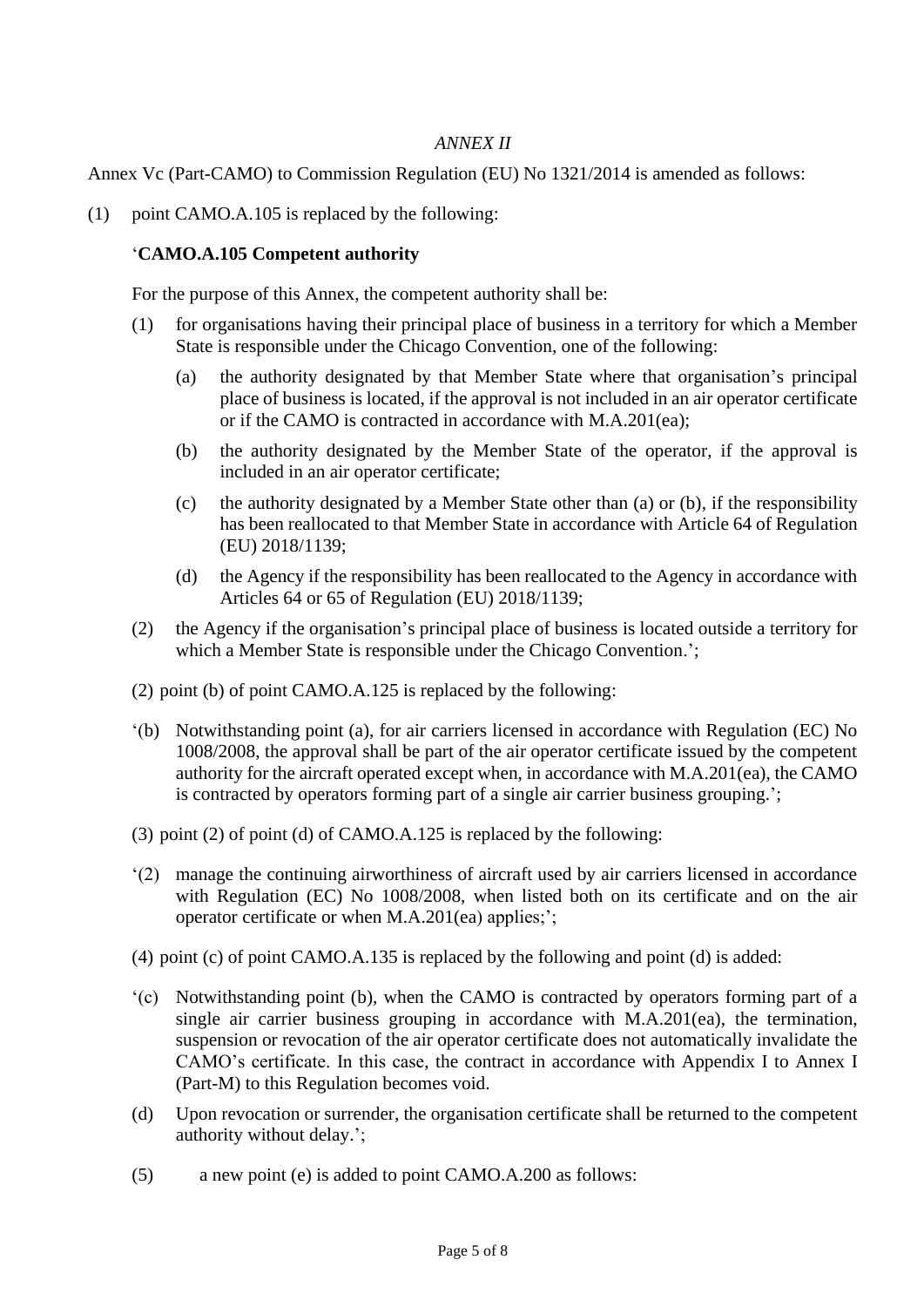- '(e) When, in accordance with M.A.201(ea), a contract is concluded between a CAMO and operators forming part of a single air carrier business grouping, the CAMO shall ensure that its management system is harmonised with the management systems of the operators forming part of that business grouping.';
- (6) a new point (g) is added to point CAMO.B.300 as follows:
- $'(g)$  When a contract is concluded in accordance with M.A.201(ea), the competent authority responsible for the oversight of the CAMO and the competent authorities responsible for the oversight of the operators concerned shall cooperate to ensure the exchange of information which is relevant for the performance of their tasks. This cooperation shall include the exchange of information on results of the oversight activities performed by those competent authorities and may include the performance of oversight tasks on the CAMO by the competent authorities responsible for the operators.';
- (7) Appendix I is replaced by the following:

# '**Appendix I – Continuing Airworthiness Management Organisation Certificate – EASA Form 14**

[MEMBER STATE (\*)] A Member of the European Union (\*\*) CONTINUING AIRWORTHINESS MANAGEMENT ORGANISATION CERTIFICATE

Reference: [MEMBER STATE CODE \*].CAMO.XXXX

(Reference(s): include here the AOC approval(s) AOC XX.XXXX)

Pursuant to Regulation (EU) 2018/1139 of the European Parliament and of the Council of 4 July 2018 on common rules in the field of civil aviation and establishing a European Union Aviation Safety Agency and to Commission Regulation (EU) No 1321/2014, and subject to the conditions specified below, the [COMPETENT AUTHORITY OF THE MEMBER STATE\*] hereby certifies:

#### [COMPANY NAME AND ADDRESS]

as a continuing airworthiness management organisation in compliance with Section A of Annex Vc (Part-CAMO) to Commission Regulation (EU) No 1321/2014.

CONDITIONS:

- 1. This certificate is limited to the scope specified in the scope of work section of the approved continuing airworthiness management exposition (CAME) as referred to in Section A of Annex Vc (Part-CAMO) to Commission Regulation (EU) No 1321/2014.
- 2. This certificate requires compliance with the procedures specified in the CAME approved in accordance with Annex Vc (Part-CAMO) to Commission Regulation (EU) No 1321/2014.
- 3. This certificate is valid whilst the approved continuing airworthiness management organisation remains in compliance with Annex I (Part-M), Annex Vb (Part-ML) and Annex Vc (Part-CAMO) to Commission Regulation (EU) No 1321/2014.
- 4. Where the continuing airworthiness management organisation subcontracts under its management system the service of an (several) organisation(s), this certificate remains valid subject to such organisation(s) fulfilling the applicable contractual obligations.
- 5. Subject to compliance with the conditions Nos 1 to 4 above, this certificate shall remain valid for an unlimited duration unless the certificate has previously been surrendered, superseded, suspended or revoked.

If this form is also used for air operator certificate (AOC) holders (air carriers licensed in accordance with Regulation (EC) No 1008/2008), the AOC number, or if in accordance with M.A.201(ea), the AOC numbers, shall be added to the reference, in addition to the standard number, and condition No 5 shall be replaced with the following additional conditions: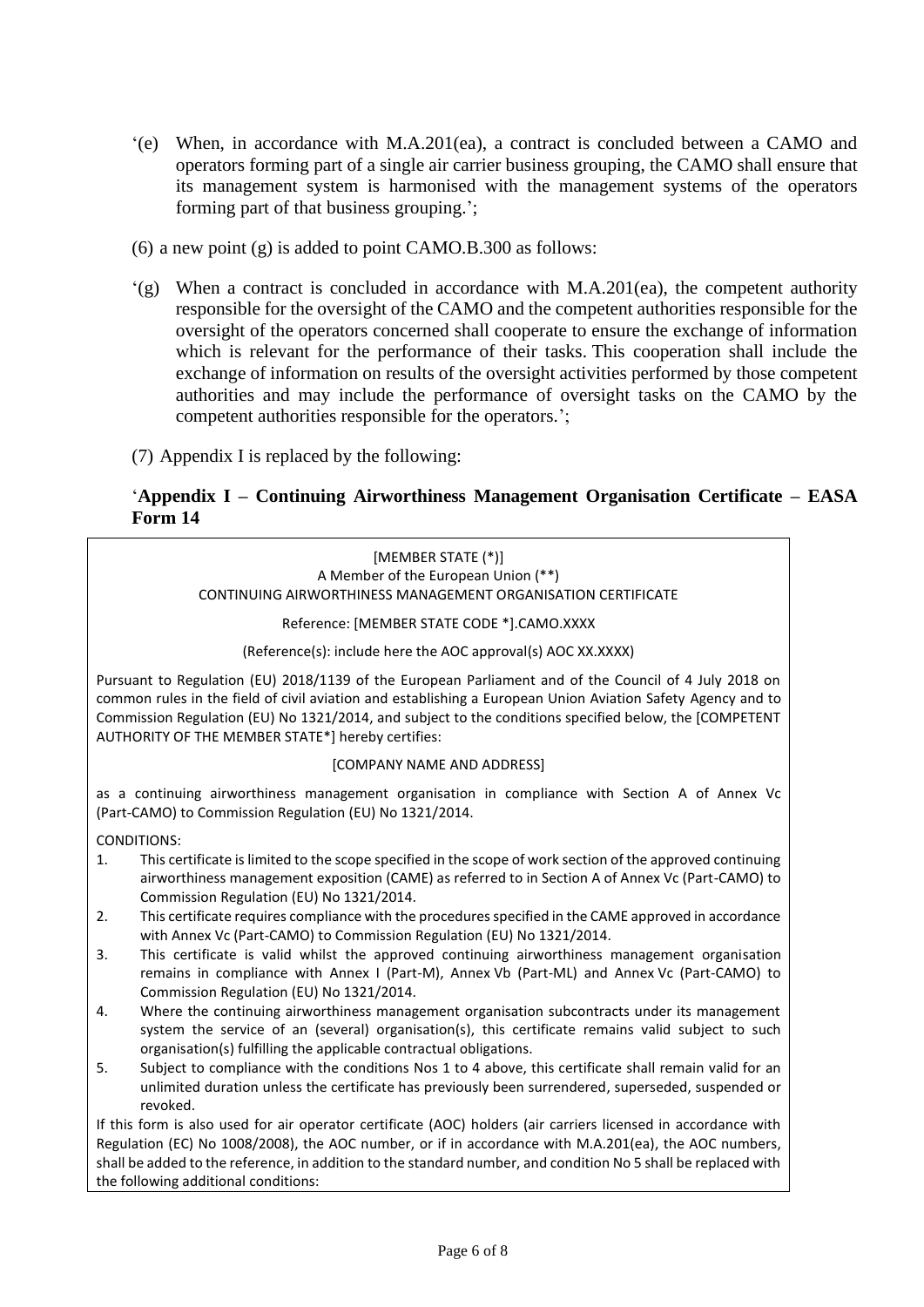| This certificate does not constitute an authorisation to operate the types of aircraft referred to in |
|-------------------------------------------------------------------------------------------------------|
| condition No 1. The authorisation to operate the aircraft is the AOC.                                 |

| 7. | Termination, suspension or revocation of the AOC of an air carrier licensed in accordance with    |
|----|---------------------------------------------------------------------------------------------------|
|    | Regulation (EC) No 1008/2008 automatically invalidates the present certificate in relation to the |
|    | aircraft registrations specified in the AOC except when the CAMO is contracted in accordance with |
|    | M.A.201(ea), unless otherwise explicitly stated by the competent authority.                       |

8. Subject to compliance with the previous conditions, this certificate shall remain valid for an unlimited duration unless the certificate has previously been surrendered, superseded, suspended or revoked.

Date of original issue: ........................................................................................................................................

Signed: ...............................................................................................................................................................

Date of this revision: ................................................................Revision No: ………………………………………………….

For the competent authority: [COMPETENT AUTHORITY OF THE MEMBER STATE (\*)] Page … of …

or 'EASA', if EASA is the competent authority.

Page 2 of 2

#### **CONTINUING AIRWORTHINESS MANAGEMENT ORGANISATION**

#### **TERMS OF APPROVAL**

### Reference: [MEMBER STATE CODE \*].CAMO.XXXX (Reference(s) AOC XX.XXXX)

#### Organisation: [COMPANY NAME AND ADDRESS]

| Aircraft type/series/group | Airworthiness     | Permits to fly | Subcontracted |
|----------------------------|-------------------|----------------|---------------|
|                            | review authorised | authorised     | organisations |
|                            | [YES/NO]          | [YES/NO]       |               |
|                            | ***               | ***            |               |
|                            | [YES/NO]          | [YES/NO]       |               |
|                            | ***               | ***            |               |
|                            | [YES/NO]          | [YES/NO]       |               |
|                            | ***               | ***            |               |
|                            | [YES/NO]          | [YES/NO]       |               |
|                            | ***               | ***            |               |

The terms of approval are limited to the scope of work contained in the approved CAME section…………

CAME reference: …………………………………………………………………………………………………………………………………….. Date of original issue: ……………………………………………

Signed: ……………………………………………………………

Date of this revision: …………………………………………………………… Revision No: …………………………………………………

For the Competent Authority: [COMPETENT AUTHORITY OF THE MEMBER STATE \*]

*EASA Form 14 Issue 6*